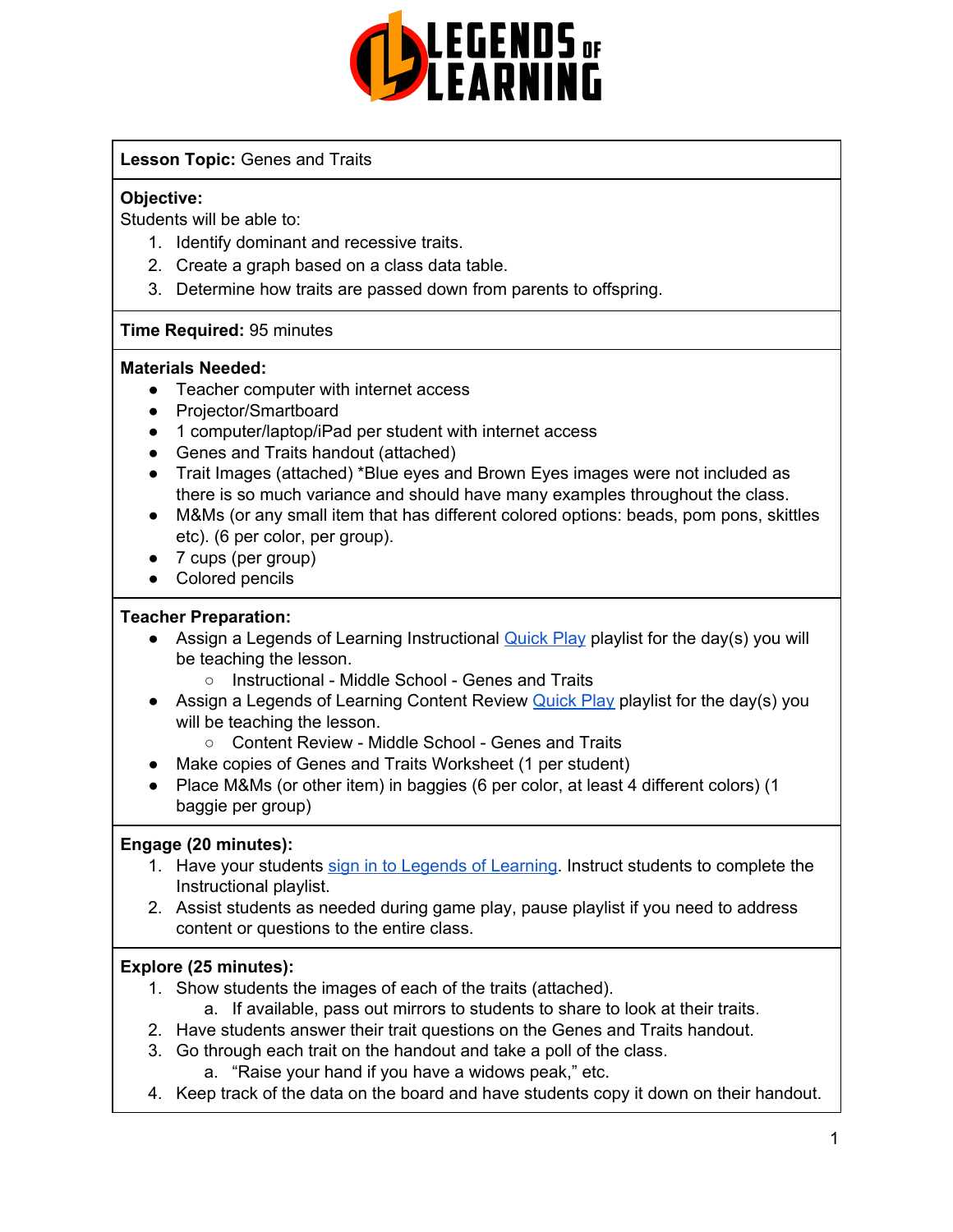

- 5. Have students create a bar graph based on their class trait data on their handout.
	- a. They need to use two different colors as a key to represent the dominant and recessive traits.

#### **Explain (20 minutes):**

- 1. Tell students "As you can see, everyone is so very unique and different with so many different combinations of traits. We get our traits from our parents. The recipe of how we are put together is in our DNA, which are on chromosomes. We get half of our chromosomes from our mom and half from our dad."
- 2. Ask students "Who has a sibling? A brother? A sister? Now, if we get half our traits from each parent, and we have the same parents as our siblings, why do we look different from our siblings?"
	- a. Answer: We do look similar to our siblings, but each of us is a new combination of chromosomes and traits of our parents; same ingredients, different combination.
- 3. Tell students "Each of our traits can be thought of as either dominant or recessive.
	- a. Dominant traits are always seen, and can hide recessive traits. Dominant traits are seen, but some maybe carrying a recessive trait that can be passed on to the kids.
	- b. Recessive traits are hidden by the dominant traits but can be seen if there are two recessive genes together."
- 4. Tell students "Let's think about eye color. Brown eyes are dominant, and blue eyes are recessive. Let's say that a B represents a brown eye gene, and the b represents a blue eye gene.
- 5. Write the following on the board:
	- a. BB = brown eyes
	- b. Bb = brown eyes (but carries the blue eyed gene)
	- c.  $bb = blue$  eyes
- 6. Ask students "The only way that blue eyes will be seen is if there are two little b's. Is it possible for two brown eyed parents to have a blue eyed child?"
	- a. Give students time to discuss with a partner.
	- b. Yes! If both parents have Bb then they could have a blue eyed baby.
	- c. Draw the following on the board:

i. Mother = Bb Father = Bb

$$
Child = bb
$$

- 7. Tell students "Whenever there is an uppercase letter and a lower case letter = heterozygous (Bb) Whenever the two genes are both the same = homozygous
	- a. Both lower cased = homozygous recessive  $(bb)$
	- b. Both upper cased = homozygous dominant  $(BB)$
- 8. Ask for three volunteers to come to the board.
	- a. Have one student write an example of a heterozygous pair (Bb)
	- b. Have one student write an example of a homozygous recessive pair (bb)
	- c. Have one student write an example of a homozygous dominant pair (BB)

### **Elaborate (20 minutes):**

- 1. Have students get into small groups or partners (depending on available materials).
- 2. Pass out 7 cups to each group.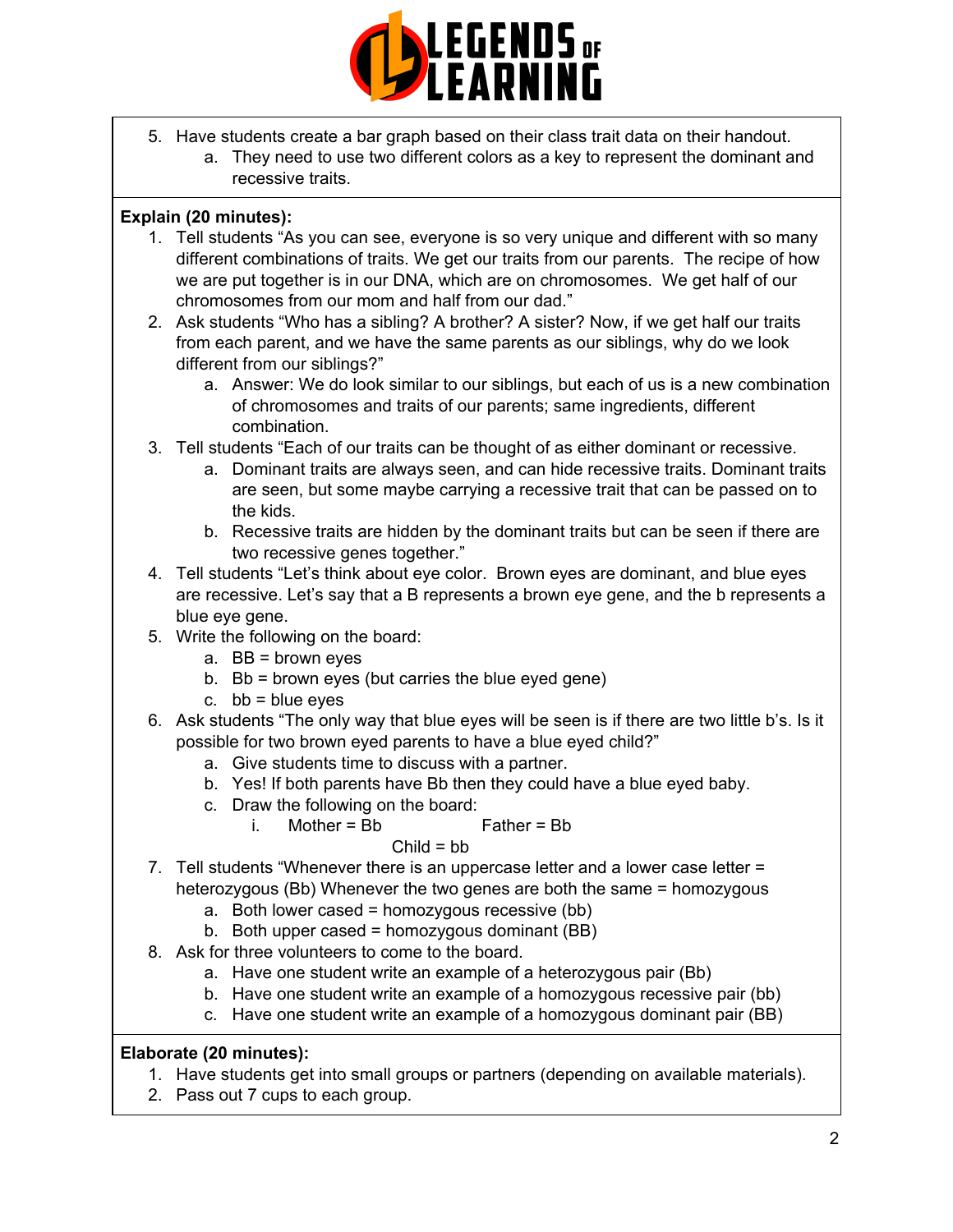

- 3. Tell students to place each cup on a circle on their handout.
- 4. Pass out the M&Ms (or other item).
- 5. Write the following on the board: (The colors can be different based on the materials you are using, but just be consistent).
	- a. Grandma  $A = red$
	- b. Grandpa  $A =$  green
	- c. Grandma  $B =$  yellow
	- d. Grandpa  $B = blue$
- 6. Tell students to place 6 of each color in the appropriate cups.
- 7. Then, tell students to place 3 M&Ms from Grandma A and 3 M&Ms of Grandpa A into the Mother cup.
- 8. Do the same with Grandparents B into the Father cup.
- 9. Tell students "Now, without looking, randomly pull out 3 M&Ms from the mother cup and place them into the "Me" cup. Do the same thing with the father cup and randomly pull out 3 M&Ms from the father cup and place it into the "Me" cup."
- 10. Students should look into the Me cup and see where they got their traits.
- 11. Repeat this activity so each student in the group gets a chance to create their own "Me" cup.
	- a. Have students write out in the "Me" cup circle, what combination of colors they ended up with.
- 12. Once all students have finished their questions, tell them they can eat their M&Ms. Then, ask some questions together as a class.
	- a. What kind of combinations did you get?
	- b. Did anyone get traits from only one of their grandparents? (it could happen).
	- c. How does this activity illustrate how traits are passed to offspring? (We get half of our DNA from our mother and half our DNA from our father. The DNA is in chromosomes. The M&Ms represent the chromosomes and the traits passed on those chromosomes).
- 13. Collect the cups and baggies.

### **Evaluate (10 minutes):**

- 1. Have your students sign in to Legends of [Learning](https://intercom.help/legends-of-learning/en/articles/2154920-students-joining-a-playlist). Instruct students to complete the Content Review playlist.
- 2. [Analyze](https://intercom.help/legends-of-learning/en/articles/2154918-tracking-student-progress-and-performance) student results to determine what concepts need to be a focus for reteaching.

#### **Additional Lesson Strategies:**

- To use Legends for additional instruction, create a [custom](https://intercom.help/legends-of-learning/en/articles/2154910-creating-a-playlist) playlist with an [instructional](https://intercom.help/legends-of-learning/en/articles/3505828-types-of-games) [game](https://intercom.help/legends-of-learning/en/articles/3505828-types-of-games) and pre and post [assessment](https://intercom.help/legends-of-learning/en/articles/2154913-adding-assessments-to-a-playlist).
- To use Legends for a quick formative [assessment](https://intercom.help/legends-of-learning/en/articles/2154913-adding-assessments-to-a-playlist), create a 5-question assessment in a [playlist](https://intercom.help/legends-of-learning/en/articles/2154910-creating-a-playlist).
- To use Legends for a student-directed experience, create a [targeted](https://intercom.help/legends-of-learning/en/articles/3340814-targeted-freeplay) freeplay playlist.
- Encourage students to play on their own at home in Legends of Learning: [Awakening](https://intercom.help/legends-of-learning/en/articles/2425490-legends-of-learning-awakening) for a student-driven experience including avatars, battling, and quests all centered around topics they are covering in class.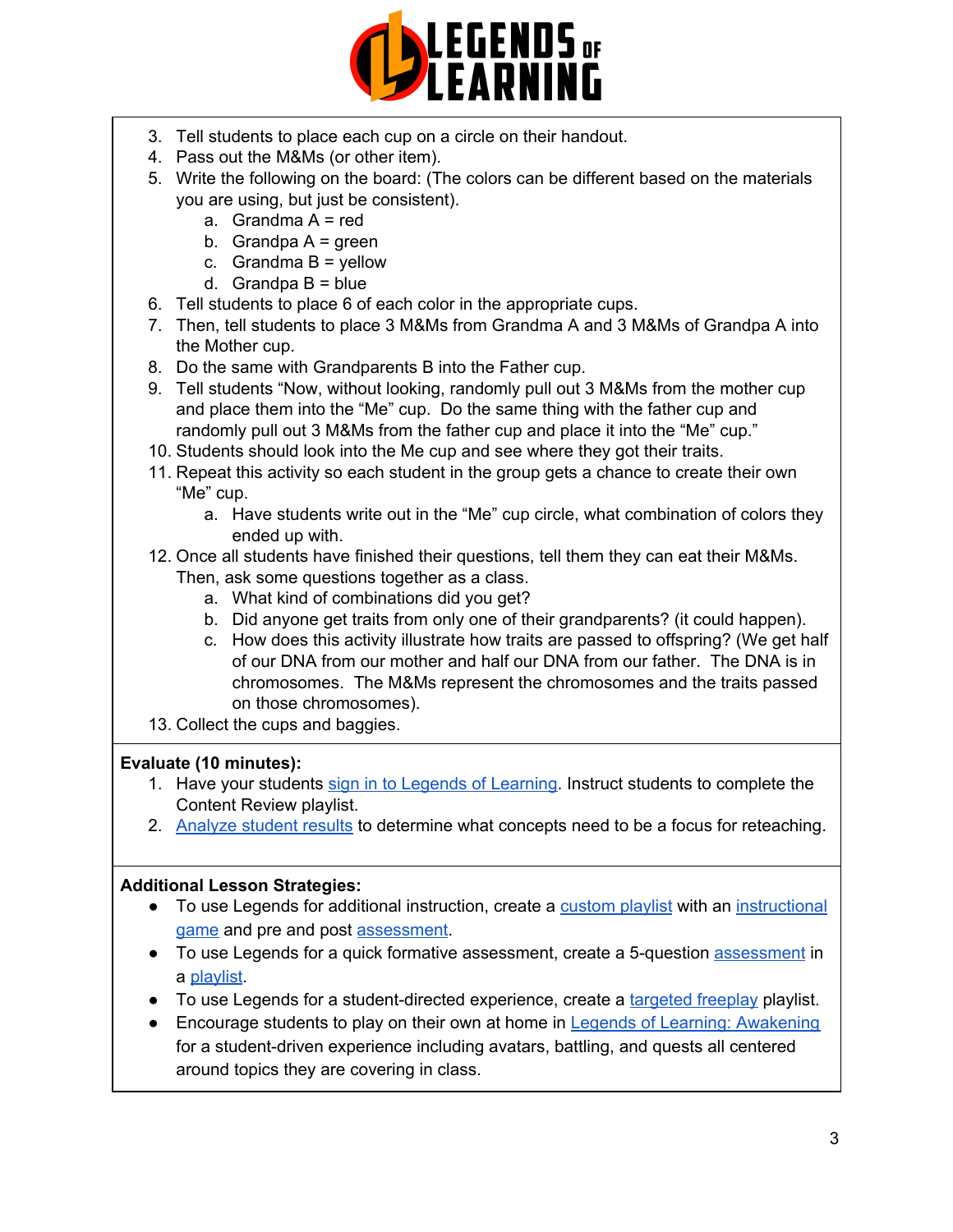

Name:

# **Genes and Traits**

For each number, circle which trait you have. Then, together as a group, write down the number of each trait that is found in your class.

|                | <b>Dominant Trait</b> | <b>Number</b> | <b>Recessive Trait</b>   | <b>Number</b> |
|----------------|-----------------------|---------------|--------------------------|---------------|
| 1              | Free ear lobes        |               | Attached ear lobes       |               |
| $\overline{2}$ | Widow's peak          |               | No widow's peak          |               |
| 3              | Curly hair            |               | Straight hair            |               |
| 4              | Cleft chin            |               | Smooth chin              |               |
| 5              | Smile dimples         |               | No smile dimples         |               |
| 6              | Brown eyes            |               | Blue/green/hazel<br>eyes |               |

Total Number of Students: \_\_\_\_\_\_\_\_

Using the data in the table, create a bar graph. Be sure to label each axis and give the graph a title. Then, use 2 separate colors, one color to represent the dominant traits and one color to represent the recessive traits. Be sure to indicate which color is which by filling in the key at the bottom.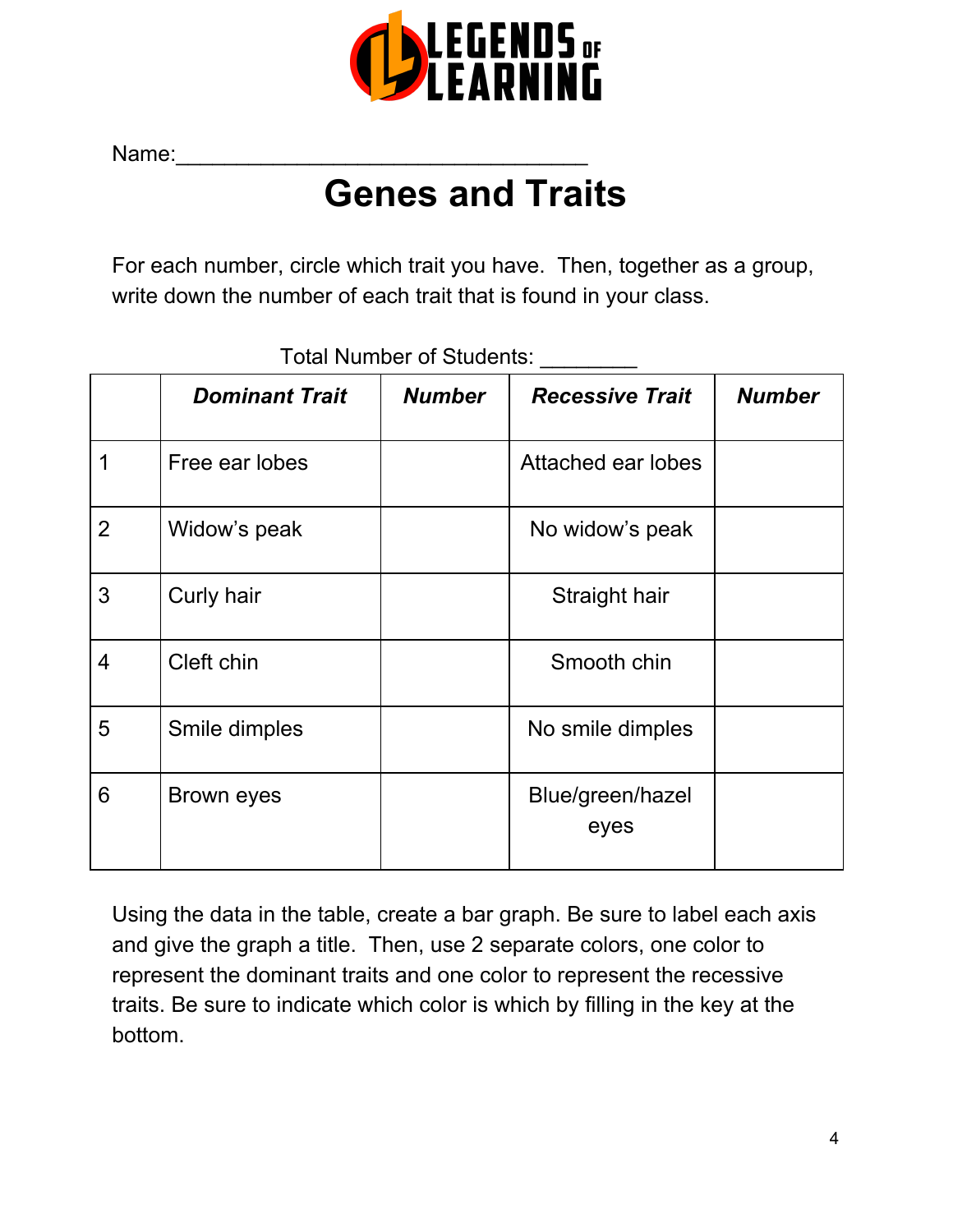

|       |       | <b>Traits</b> |       |       |       |
|-------|-------|---------------|-------|-------|-------|
| $\#1$ | $\#2$ | $\#3$         | $\#4$ | $\#5$ | $\#6$ |
|       |       |               |       |       |       |
|       |       |               |       |       |       |
|       |       |               |       |       |       |
|       |       |               |       |       |       |
|       |       |               |       |       |       |
|       |       |               |       |       |       |
|       |       |               |       |       |       |
|       |       |               |       |       |       |
|       |       |               |       |       |       |
|       |       |               |       |       |       |
|       |       |               |       |       |       |
|       |       |               |       |       |       |
|       |       |               |       |       |       |
|       |       |               |       |       |       |
|       |       |               |       |       |       |
|       |       |               |       |       |       |
|       |       |               |       |       |       |
|       |       |               |       |       |       |
|       |       |               |       |       |       |
|       |       |               |       |       |       |
|       |       |               |       |       |       |
|       |       |               |       |       |       |
|       |       |               |       |       |       |
|       |       |               |       |       |       |
|       |       |               |       |       |       |

Dominant Trait: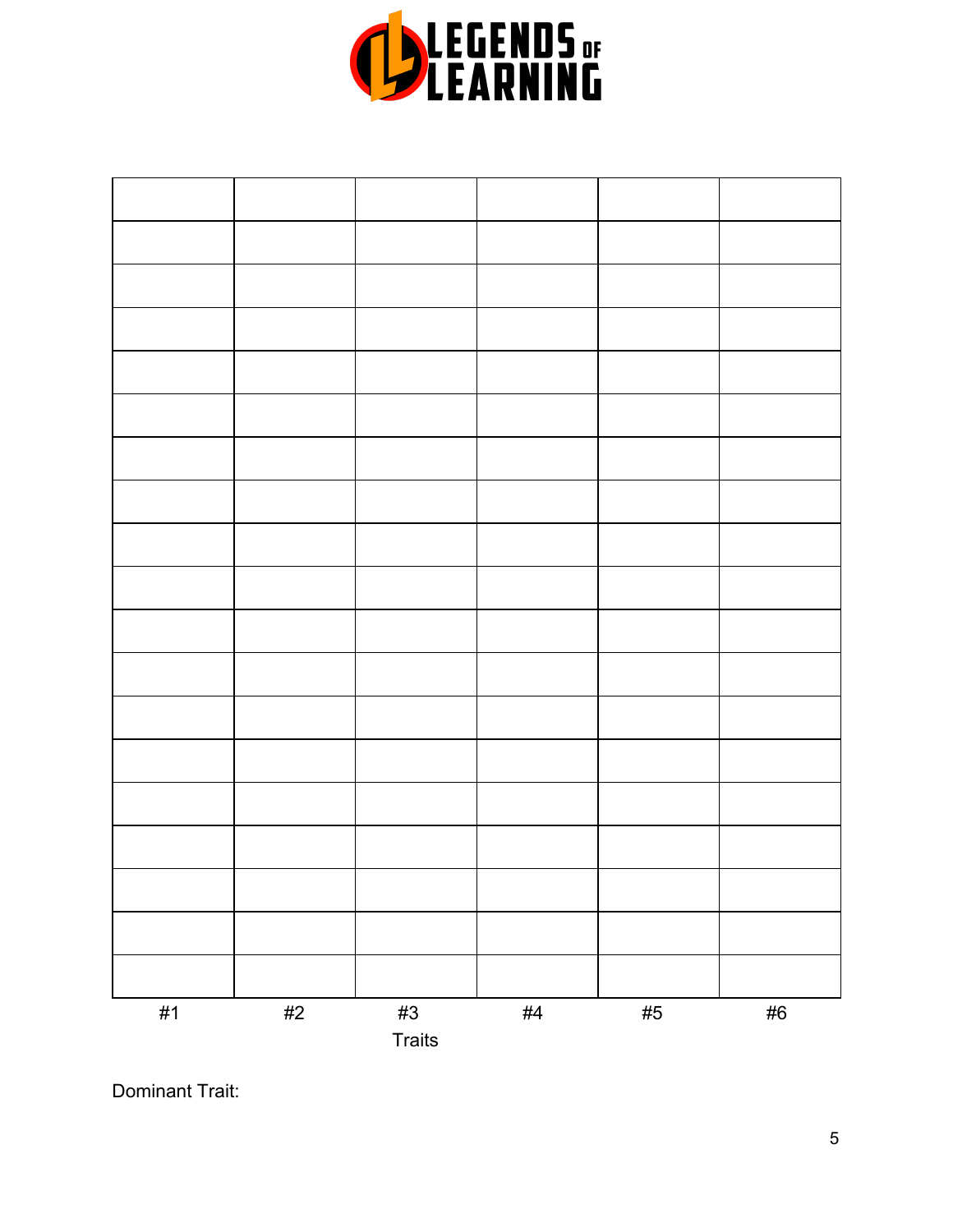

Recessive Trait:



6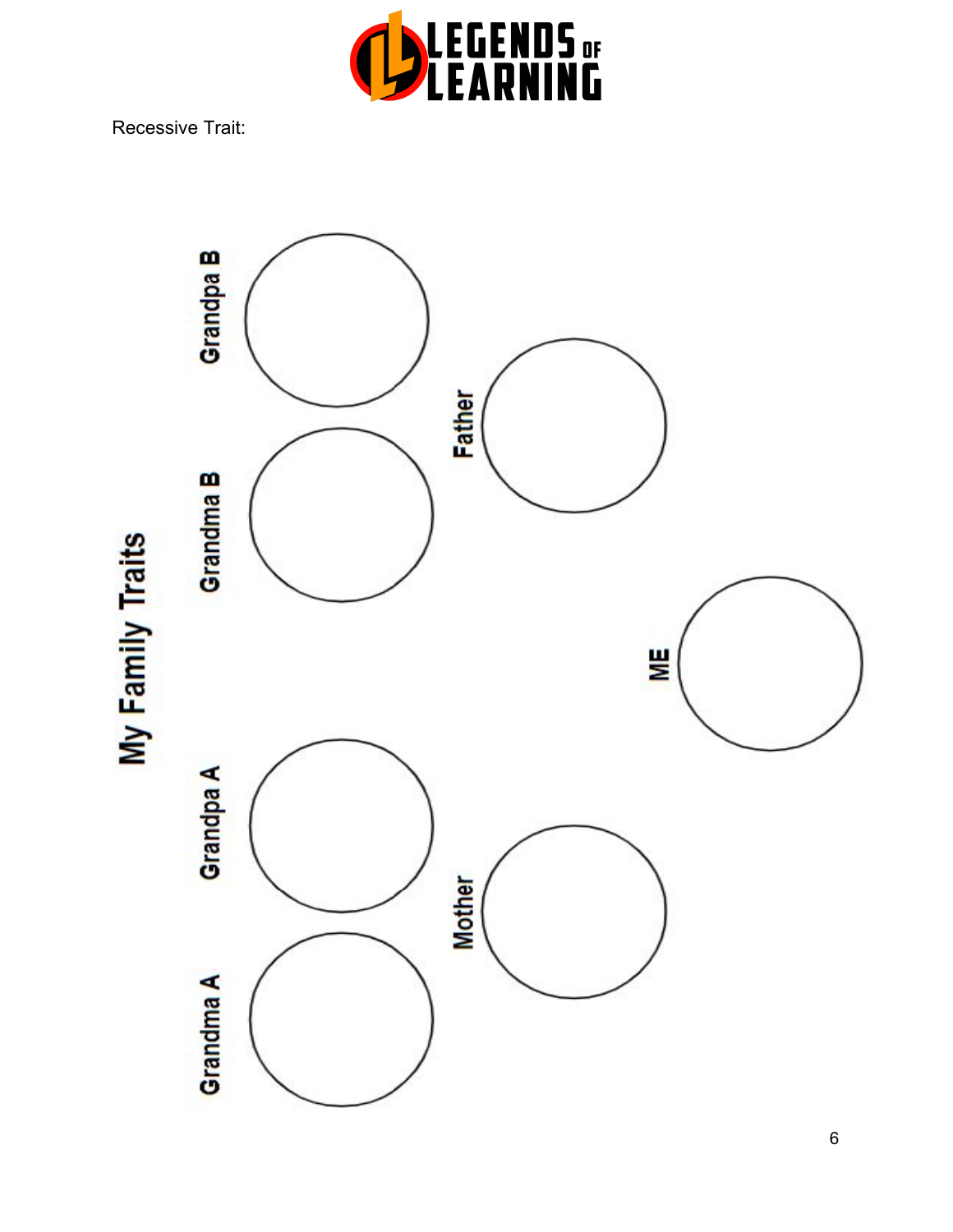





[This Photo](https://en.wikipedia.org/wiki/Widow%27s_peak) by Unknown Author is licensed under [CC](https://creativecommons.org/licenses/by-sa/3.0/) [BY-SA](https://creativecommons.org/licenses/by-sa/3.0/)

#### Widows Peak No Widows Peak



[This Photo](https://www.flickr.com/photos/taylorherringpr/16976740485) by Unknown Author is licensed under [CC](https://creativecommons.org/licenses/by-nc-nd/3.0/) [BY-NC-ND](https://creativecommons.org/licenses/by-nc-nd/3.0/)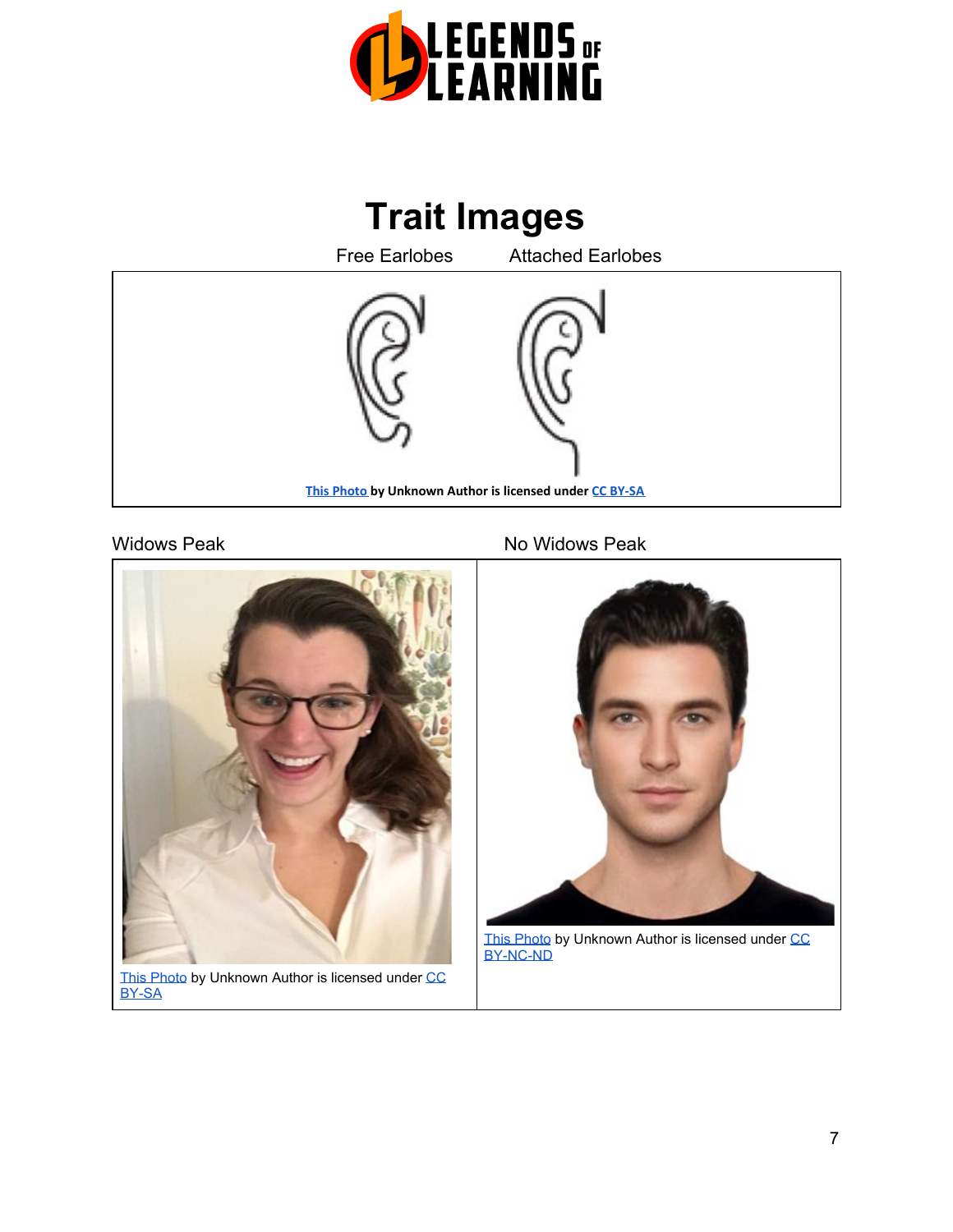





[This Photo](https://www.flickr.com/photos/ifl/4115360755) by Unknown Author is licensed under [CC](https://creativecommons.org/licenses/by-nc-sa/3.0/) [BY-SA-NC](https://creativecommons.org/licenses/by-nc-sa/3.0/)

## Cleft Chin No Cleft Chin



Microsoft Creative Commons

# Curly Hair **Straight Hair** Straight Hair